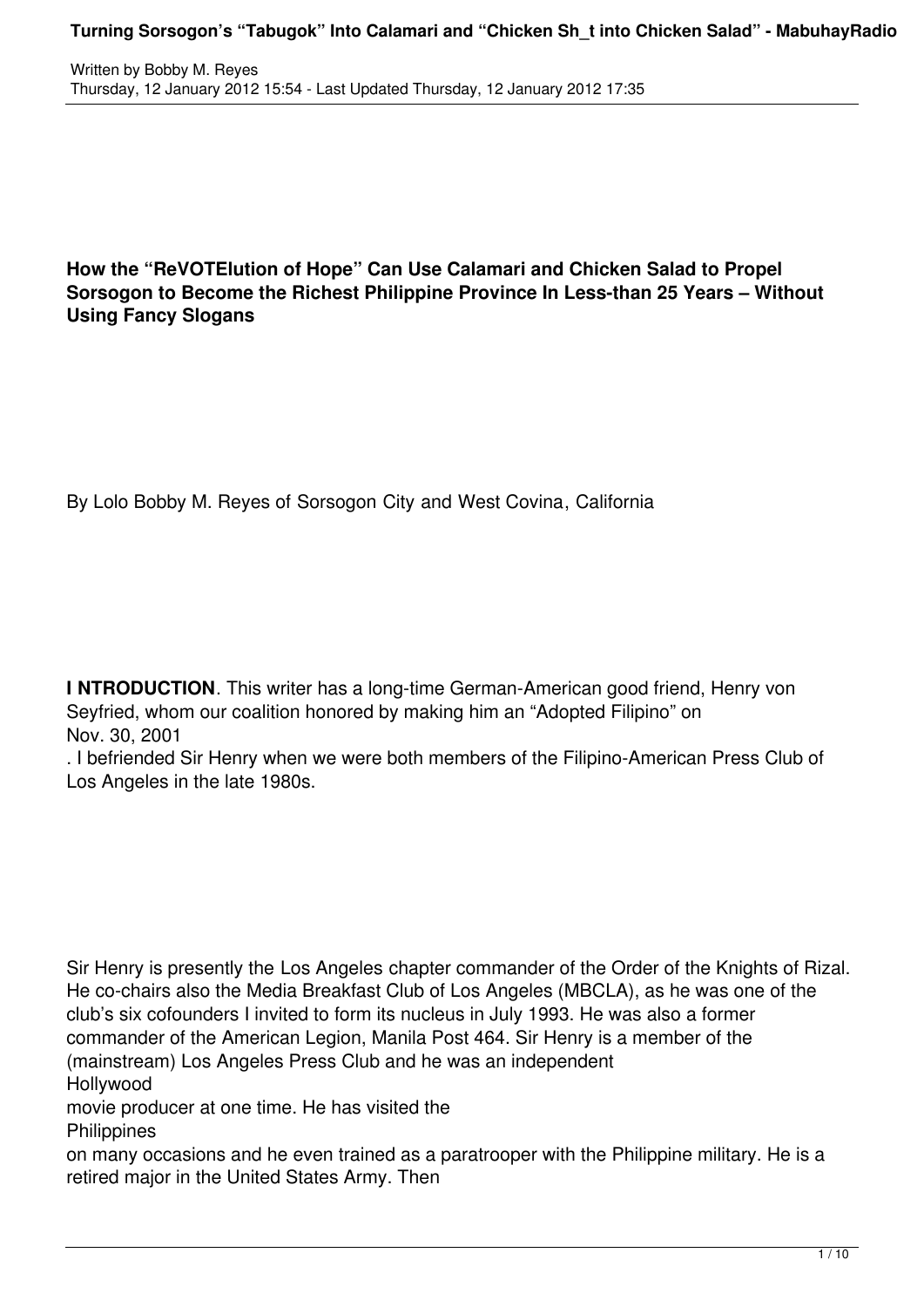President Ronald Reagan pinned a medal on Sir Henry (and we will eventually insert in this article a scanned photograph of the medal-pinning ceremony with the President, after we receive a copy of it.)

Sir Henry has promised to help push to a successful conclusion the "ReVOTElution of Hope" and its Bicol-Leyte-Samar Socio-Economic Development (BLeSSED) Program with Sorsogon as a pilot province. He has read many of my articles about the "ReVOTElution." He has promised also to help in doing an Oberammergau-like festival and the Oktoberfest in Bulan town of Sorsogon.

But Sir Henry advises that I should reduce the development concept for Sorsogon into an easily-understood plan. He and I belong to the old school of journalism that says that to write more effectively, writers must assume that the average reader has reached only the Fifth Grade in education.

So, I asked Sir Henry his favorite foods. He said that he likes calamari and chicken salad, aside from pig's knuckle with sauerkraut plus his other favorite German dishes.

**C ALAMARI ANALOGY**. And so here's what I used as analogies for some of the proposed socio-economic projects for Sorsogon Province and the BLeSSED regions.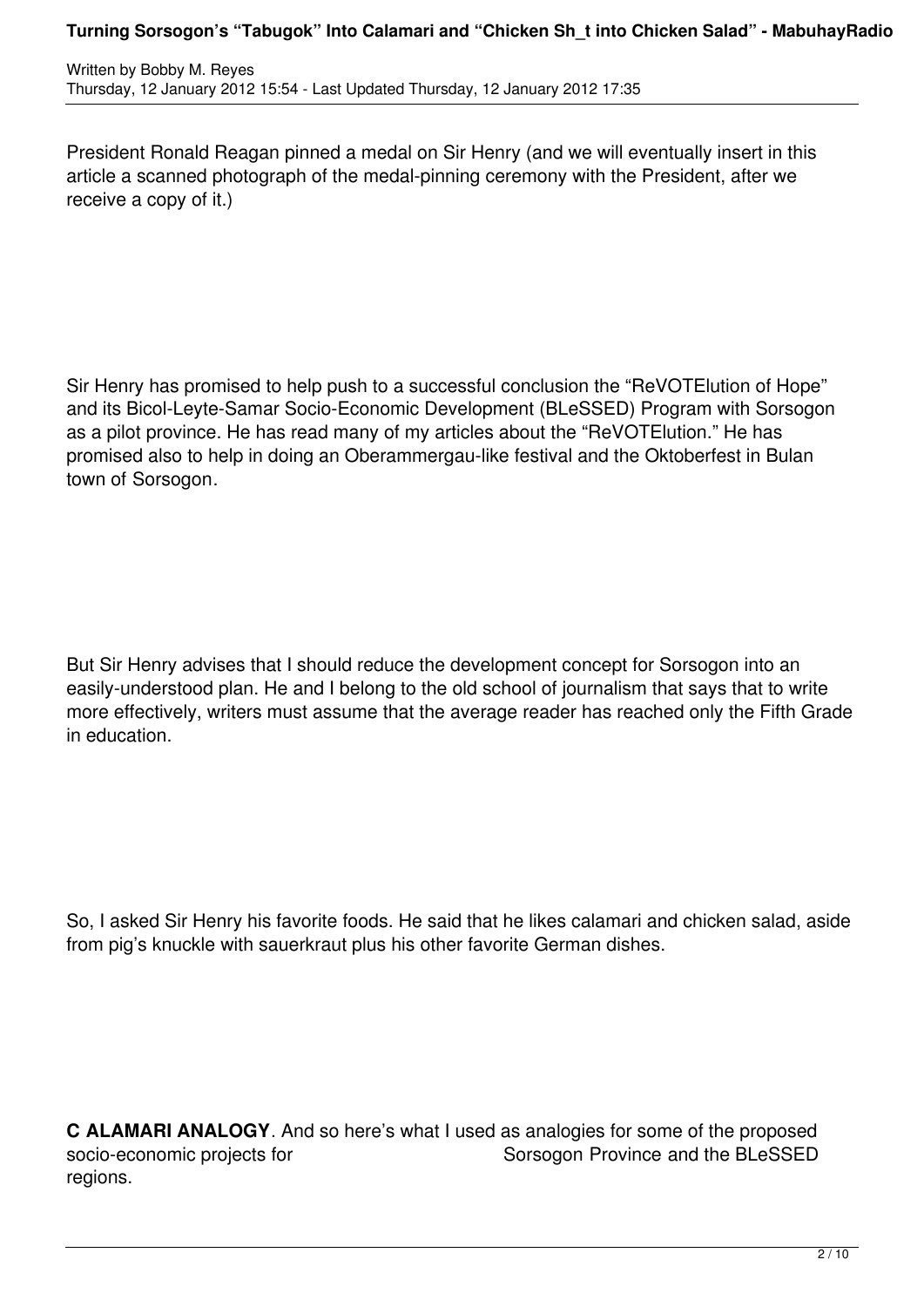Sorsoganons (and Bicolnons) call the octopus the "tabugok." The root word for it is "bugok," which means stale or rotten. If not immediately refrigerated, an octopus really smells more than rotten fish. And unfortunately many local-government units (LGU) and even national-government agencies (NGA) in the Philippines smell like the "tabugok" that has been left un-refrigerated for a day or two.

But the fresh "tabugok" can be made into delicious calamari, which is normally fried (pun intended, Sir Henry) squid, a dish in Mediterranean cuisine. It consists of batter-coated, deep fried squid (or octopus), sautéed for less-than two minutes.

I told Sir Henry that in order to catch many squids and the "tabugok," we have to develop first the fishing industry of Sorsogon, which has both the China Sea and the Pacific Ocean, aside from its Section 2012 **Section 2012** 

orsogon

Bay

(SorBay). The BLeSSED provinces can operate state-of-the-art fishing boats and Mother Fishing Vessels (MFV) that can process the catch into fish fillets, fish meal, sardines (that can be processed, if not canned, on board) and even batter-coated squid or octopus in plastic cases ready for delivery to supermarket outlets or to food courts. The smaller boats and their MFV can operate within the 200-mile economic zones of the country, which unfortunately the Philippine national government cannot police or control for lack of patrol boats and aircraft. The BLeSSED provinces can generate the right equity to purchase said patrol units to drive off foreign fishing fleets operating illegally in the said EcoZone.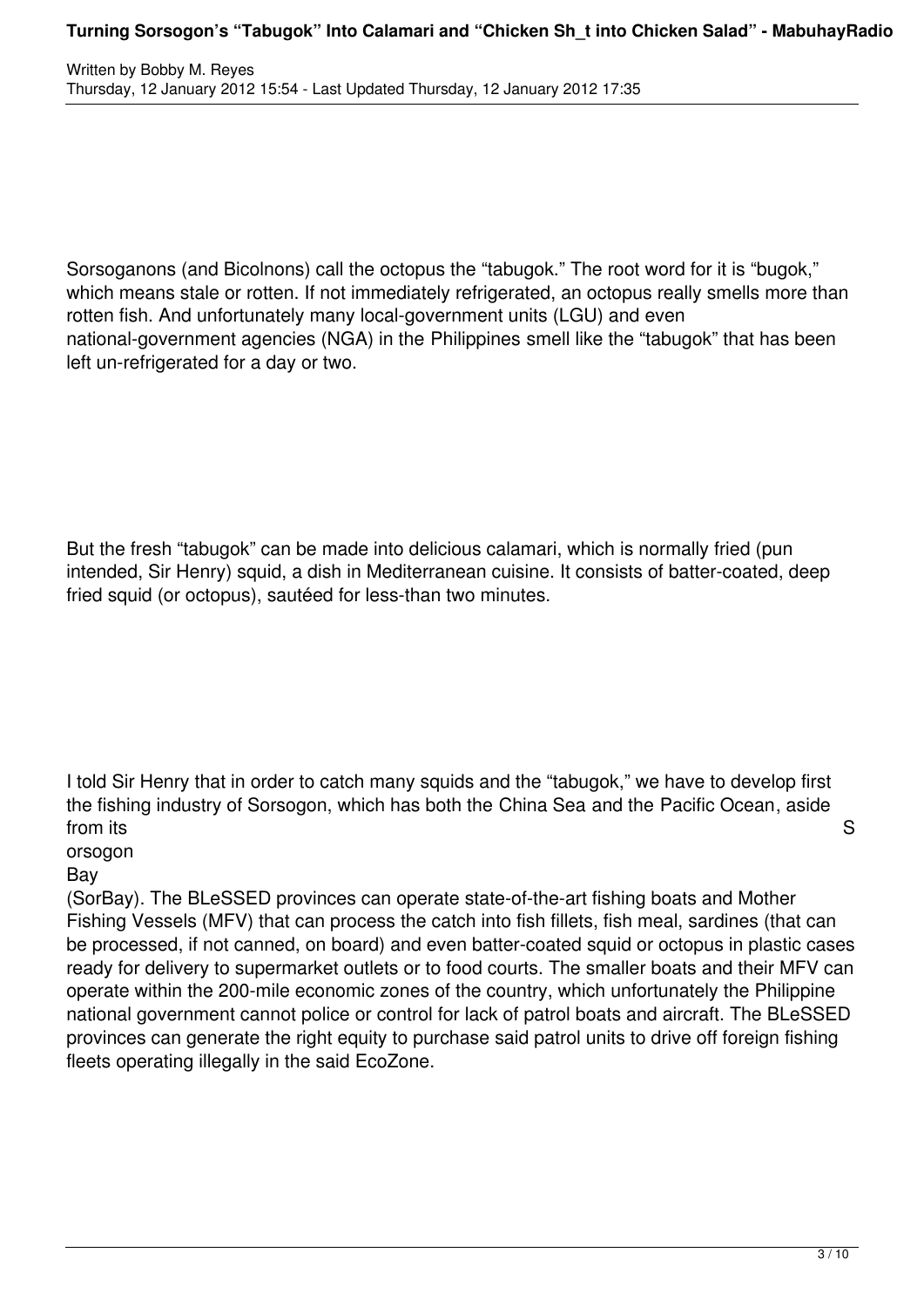In order to have a viable fishing industry, we must develop marinas and piers that can service the fishing fleet and inland refrigeration units and canning factories. I said that eventually, the fishing industry in Sorsogon and the BLeSSED provinces can become a multi-billion-dollar industry.

**C HICKEN-SALAD ANALOGY.** I told Sir Henry a line that actor Ted Danson used in telling Isabella Rossellini in the movie "Cousins" in answer to her query on what he was doing. Mr. Danson said: "I'm turning chicken sh\_t into chicken salad." Of course, Sir Henry knows that line, as he is still connected with  $H$ ollywood.

Unfortunately many of the LGUs and/or NGAs can be compared to chicken sh\_t. We are launching the ReVOTElution of Hope so that we can hopefully turn those agencies into the equivalent of tasty Filipino chicken salad.

But to have the salad, we must first raise chickens (and pigs for their knuckles and of course cattle, goats and other ruminants) in clean environmentally-sound farms using only fish meal (as described in the  $7$  th paragraph of this article) and other organic feeds. For Sorsogon has to become the first "organic province" of the **Philippines** 

if it wants to attract devotees of organic foods. Then we have to grow (again in

environmentally-perfect surroundings) lettuce, pepper and other salad-and-dressing ingredients. Most of the chicken sh\_t

(plus pig manure and cow dung) can be turned into methane and/or fertilizer that can be used for cooking the chicken, the squid, the "tabugok" and other fresh foods.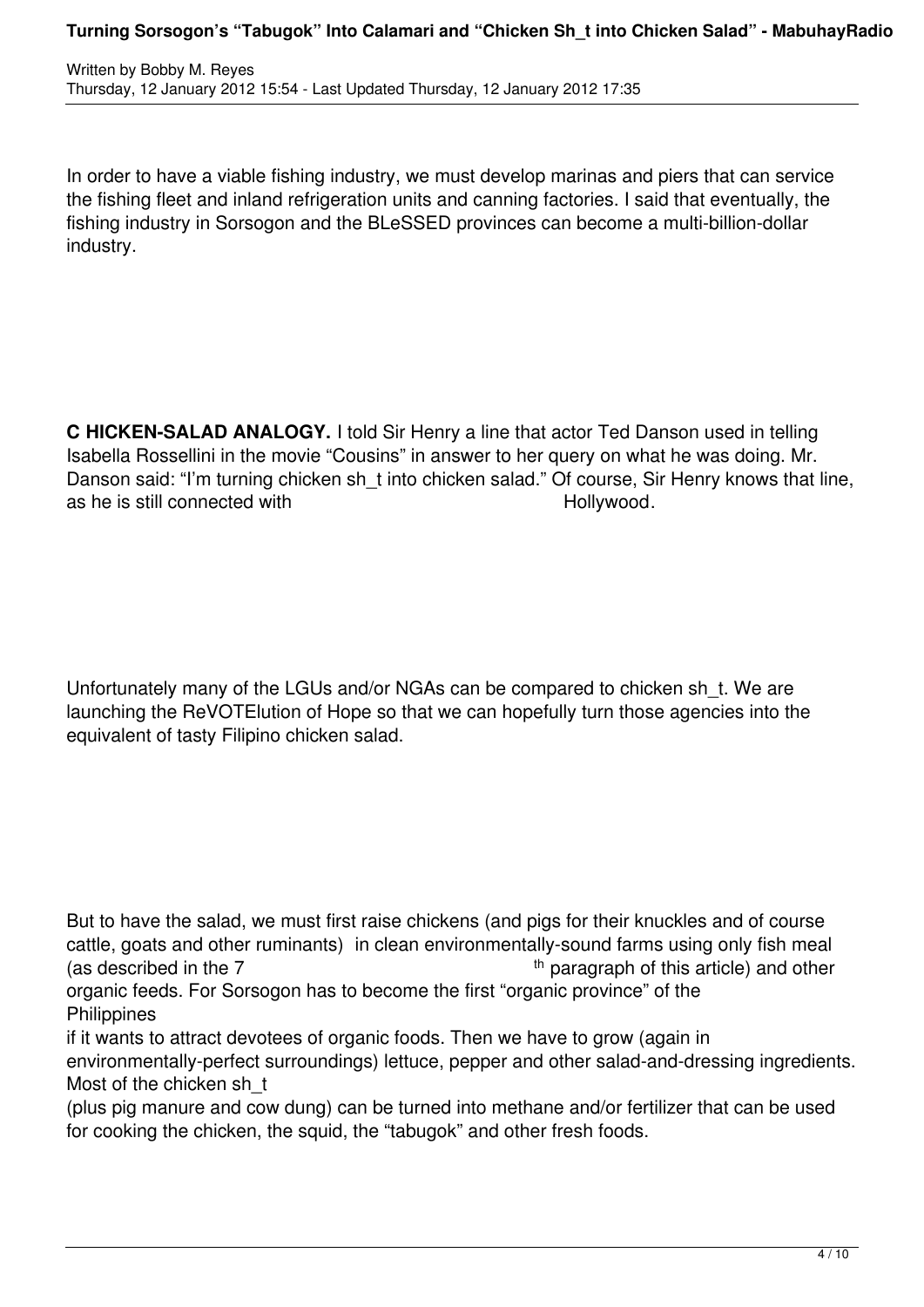And with organic fertilizer being produced in Sorsogon, the provincial and/or national governments would not have to buy over-priced and/or "ghost-delivered" inorganic fertilizer, thereby reducing the docket of the country's criminal courts. It can also save the public coffers of billions of pesos involved in fertilizer-supply scandals, scarce resources that the government can channel instead to providing social services for the Underprivileged.

With so many revenues from raising livestock, food exports, tourism and other industries, Sorsogon can declare not "statehood" but "steakhood," as explained in an article the hyperlink of which is found at the end of this article. People would prefer being "Calamari Commandoes" and not like the anti-Marcos' United States-based opponents then-called the "Steak Commandoes."

Foreign tourists spend an average of US\$1,000 per visit (excluding air fare). So a million of them will bring in a billion dollars (in American greenbacks, as spelled with a B) per tourism season. Sorsoganons can afford by then to eat lots of calamari and even chicken salad, day in, day out.

**N ECESSARY DOWNSTREAM PROJECTS.** Next I told Sir Henry that to cook the calamari and prepare the chicken salad, we must first build state-of-the-art kitchens, which will not become viable if they are not part of food courts. For us to have in turn viable food courts, we must build cultural-and-gaming resorts and to have them we must construct an international airport. For how can foreign calamari lovers and/or chicken-salad eaters and gourmet connoisseurs like the Sir Henry von Seyfrieds of the Western World come to our tourism version of a Gastronomic Paradise of the **Pacific Rim if** Pacific Rim if we do not have a viable international airport?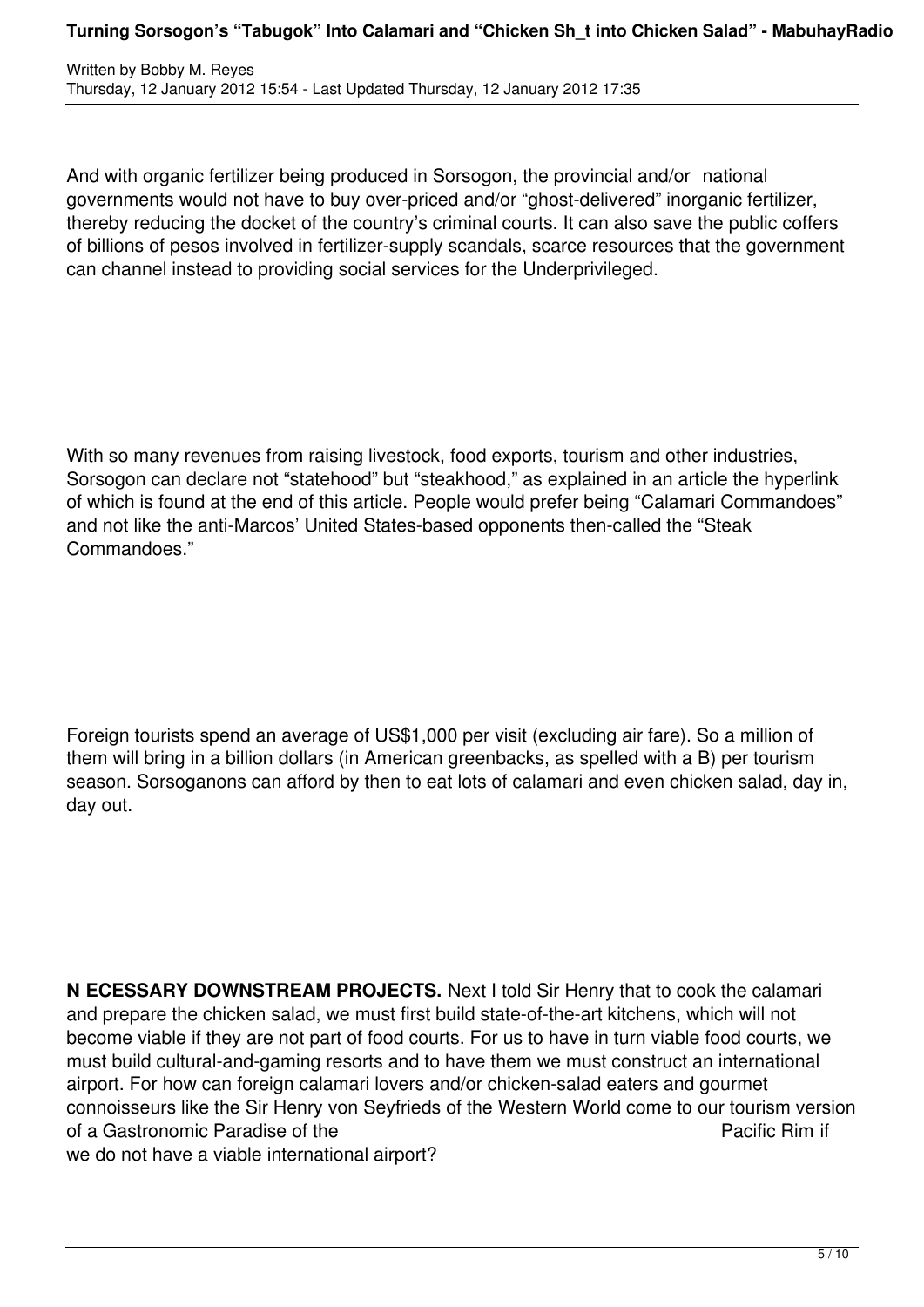Once there are many eateries in so many food courts, there is now a need to make ceramic plates. A modern ceramic factory can also produce wall, floor and roof tiles, aside from bricks and sanitary wares.

*Editor's Notes:* The Sorsogon Ceramic Manufacturing Company (SOCERMAC), if revived, intends to set up – tri-ventures – the ceramic and cement plants in Camarines Sur, which has ample deposits of silica, gypsum and other clays, aside from deposits of more-than 62-million cubic meters of marble.

An international airport would also be needed to export in 747 jumbo jet freighters thousands of tons per day of blast-frozen prawns, squid, octopus and other seafood and live crabs, seasoned seaweed, etceteras, etc.

But then to power the kitchens, the food courts, the hotels, the airport and other infrastructures, Sorsogon must first declare energy independence from The Imperial Manila, so as to avoid brownouts and provide affordable electricity to end users and consumers.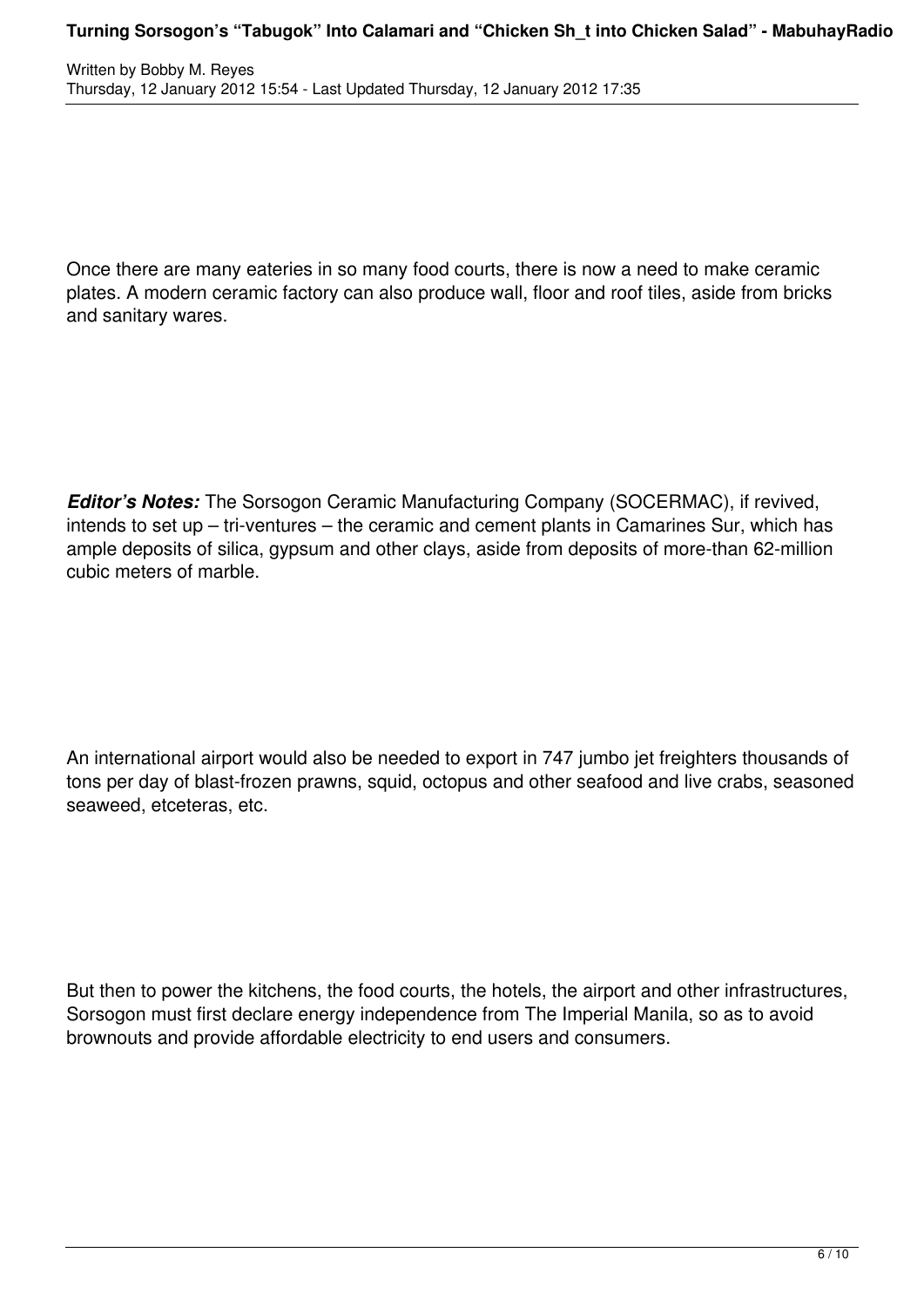## **Turning Sorsogon's "Tabugok" Into Calamari and "Chicken Sh\_t into Chicken Salad" - MabuhayRadio**

Written by Bobby M. Reyes Thursday, 12 January 2012 15:54 - Last Updated Thursday, 12 January 2012 17:35

Now Sorsogon must provide foreign tourists like Sir Henry entertainment because they cannot use all their hours in our cultural-and-gaming resorts just eating calamari, chicken salad and other delicacies. We have to build theme parks and even a movie studio so that film producers like Sir Henry can do documentary films or full-length movies. This is why we will build a movie studio and facilities like the Universal Studio theme park close to the proposed international airport at the Bulan-Magallanes Corridor.

And in case Sir Henry and other foreign and domestic tourists would get sick (definitely not from eating freshly-cooked calamari or chicken salad or other delicacies) or they want to avail of our Medical-tourism facilities for check ups, beauty-treatment or treatment, we will be operating medical centers as part of our tourism-oriented facilities.

And for the adventurous like Sir Henry who want to eat calamari while drinking beer or piñacoladas while they tour Sorsogon Bay or the Pacific Ocean and experience how the mariners of old like Fernando de Magallanes prepared and ate squids, we have to build galleon replicas at a revived Spanish shipyard in Magallanes town of **Sorsogon** 

Province. And/or they can visit our planned "Molluscanville" by the sea, which is our local version of Jimmy Buffett's "Margaritaville."

And to have an ample supply of beer, we must build a brewery and obtain licenses to brew German, Chinese, American or Canadian beer. We have to grow also pineapples for the piñacolada.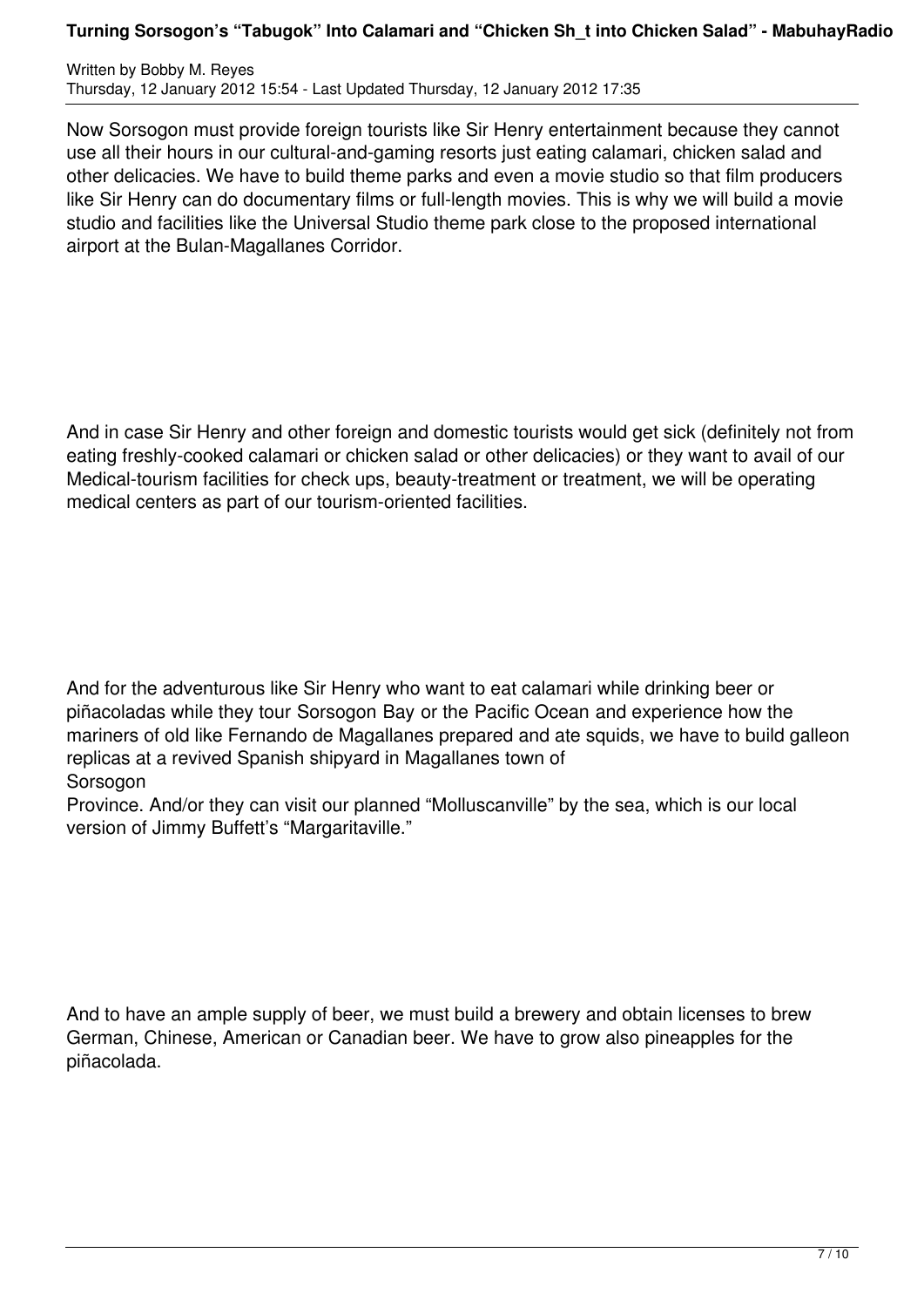There are really no shortcuts to developing a viable tourism industry. Mere fancy slogans will not suffice.

"Wow," that was all Sir Henry could mutter, after I finished relating to him a short summary of how the calamari and chicken salad can propel to the 21<sup>st</sup> century and beyond the economy of the BLeSSED provinces, starting with Sorsogon.

Yes, all because of the simple "tabugok" and home-grown chicken and of course foreign tourists, if not stakeholders, like Sir Henry von Seyfried, can help in "reinventing" a people and make their country become part of the First World. Because the bottom line is if the people attain economic independence, then they can easily achieve political empowerment.

To read related articles, please just click on the following hyperlinks:

"Reinventing" Sorsogon Province So That It Becomes a Prototype of a People-oriented Paradise in the Pacific Rim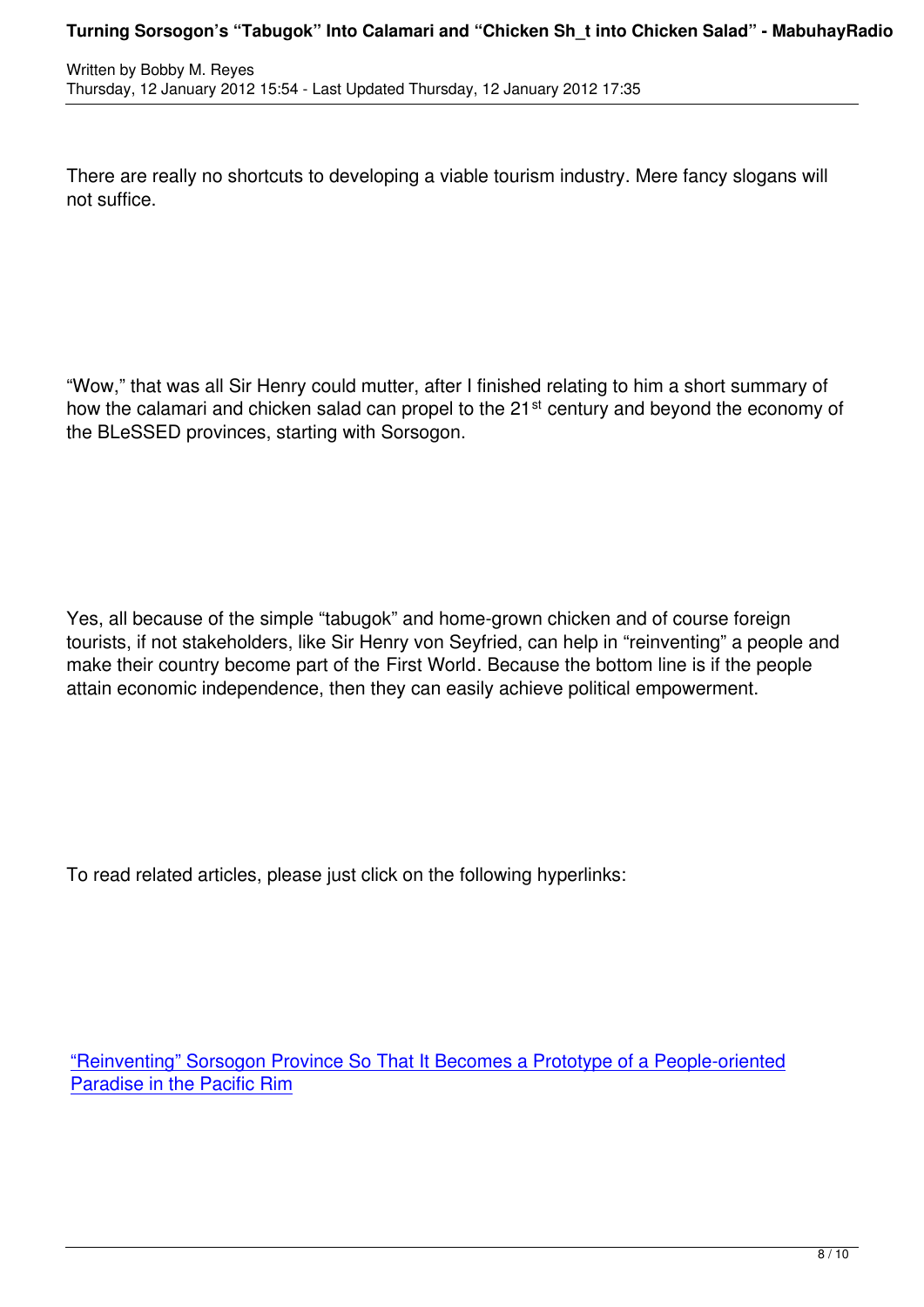Bringing Home the Bacon to the Poor Towns of Sorsogon and Not Just to a City

Sorsogon Bay Can Deliver Energy Independence from NAPOCOR But SORECO and Sorsogon's Water Districts Have to Be "Reinvented" First

A Priest's and his Altar Boy's Dream of an Oberammergau-like Festival in Bulan, Sorsogon (A rticle discusses also the beginning of the SOCERMAC-led integrated ceramic project.)

Why Select Magallanes Town as the Site of a World-class Movie Studio with a Revived Shipyard for Making Galleon Replicas and Sailboats?

Using the Magellan-led Voyage's 500th Anniversary as a Prestige Project to Propel the Philippines to Prosperity